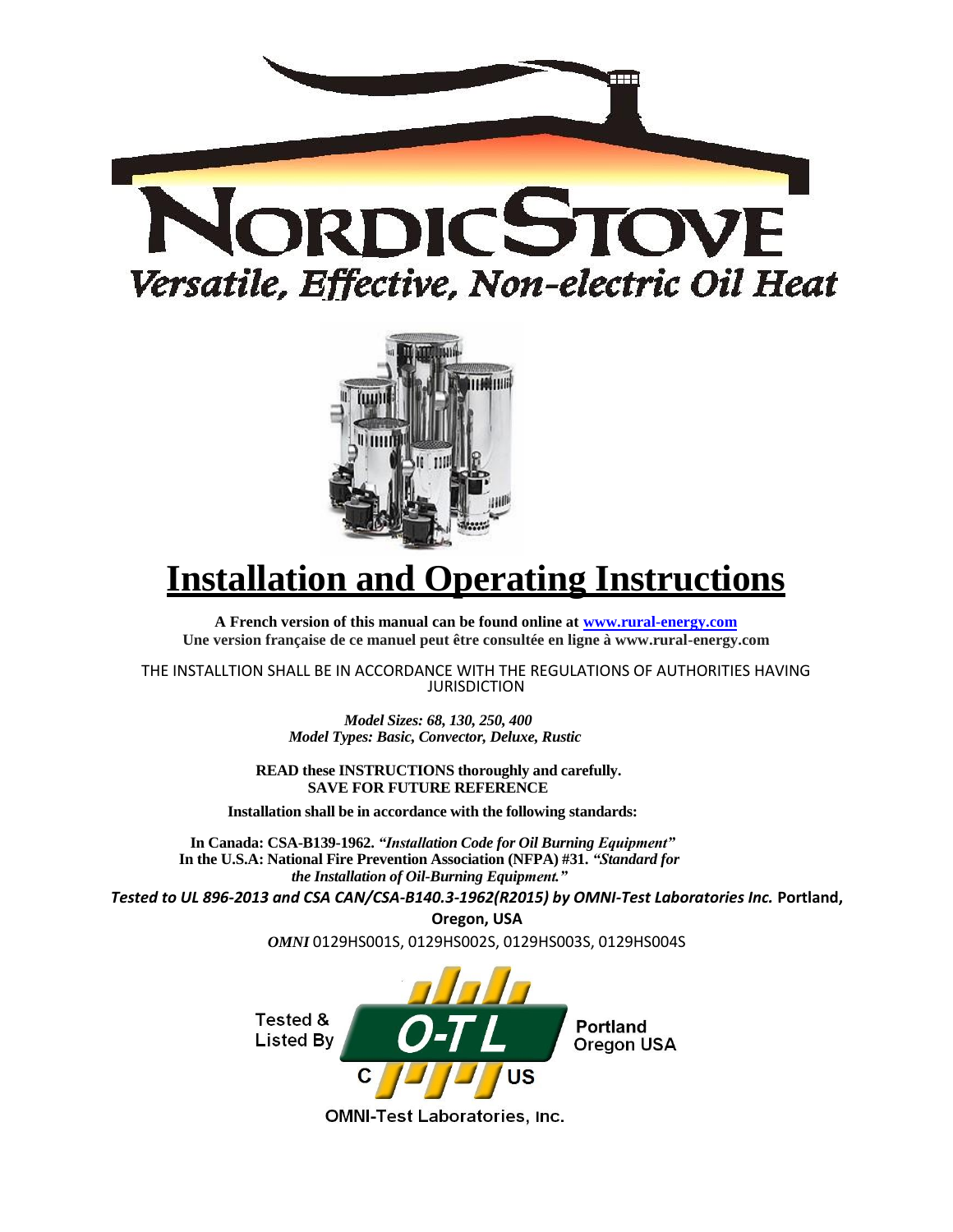# **I. CONTENTS**

| <b>Section II.</b> General Information | Page 2 <b>Section VII.</b> Troubleshooting<br>Page 10 |
|----------------------------------------|-------------------------------------------------------|
| <b>Section III.</b> Unpacking/Assembly | Page 4 <b>Section VIII.</b> Oil Regulator<br>Page 11  |
| <b>Section IV.</b> Installation        | Page 5 <b>Section IX.</b> Technical Description       |
| <b>Section V.</b> Operation            | & Specifications<br>Page 12<br>Page 7                 |
| <b>Section VI.</b> Maintenance         | Page 13<br>Page 9 <b>Section X.</b> Warranty & Reg.   |

# **II. GENERAL INFORMATION**

**NordicStoves** are oil-burning stoves that can be used for heating and cooking on boats and in tents, ice-fishing huts, vans, trailers, trucks, workshops, cabins, or homes. **NordicStoves** do not require electricity and can therefore be used in almost any situation where a heating and/or cooking device is needed. NordicStove models are durable and attractive as well as efficient and effective**.**

A. FUEL: **NordicStoves** normally burn heating oil or stove oil (#1 or #2). They may also burn automotive or marine diesel fuel, or kerosene but may require slight adjustment in order to operate properly and for the high and low range on the controller to equal the same heat output as the factory settings. Do not use crankcase or waste oil. **DO NOT under any circumstances use a volatile fuel such as gasoline, white gas, or any mix of fuels containing gasoline!**

**Each NordicStove comes from the factory pre-set for U.S. #1 heating oil. If you use a different grade such as marine diesel, #2 heating oil or automotive diesel you will likely need to adjust the oil regulator to achieve maximum heat output, efficiency, and proper operation in the low controller settings. (See the attached "Tuning Your NordicStove" document or consult your dealer.)**

- B. ENVIRONMENTAL IMPACT: **NordicStoves** are designed for environmentally clean burning and meet rigorous clean air requirements. They produce a minimum of carbon in the exhaust.
- C. HEATING CAPACITY: **NordicStoves** are available in several BTU per hour *output sizes including 6,800; 13,000; 25,000, and 40,000.* Each model can be adjusted with the oil regulator down to approximately one fourth of the maximum output. A thermostat accessory is available that allows automatic adjustment of the oil flow within a limited range.
- D. HEATING AND COOKING: All models are designed and equipped with a flat, thick, top plate that acts as a cooking surface. On units with a cabinet or touch protection, the top of the protective cabinet can be removed to expose the cooking surface. This surface temperature is approximately 300 degrees C. (630 F)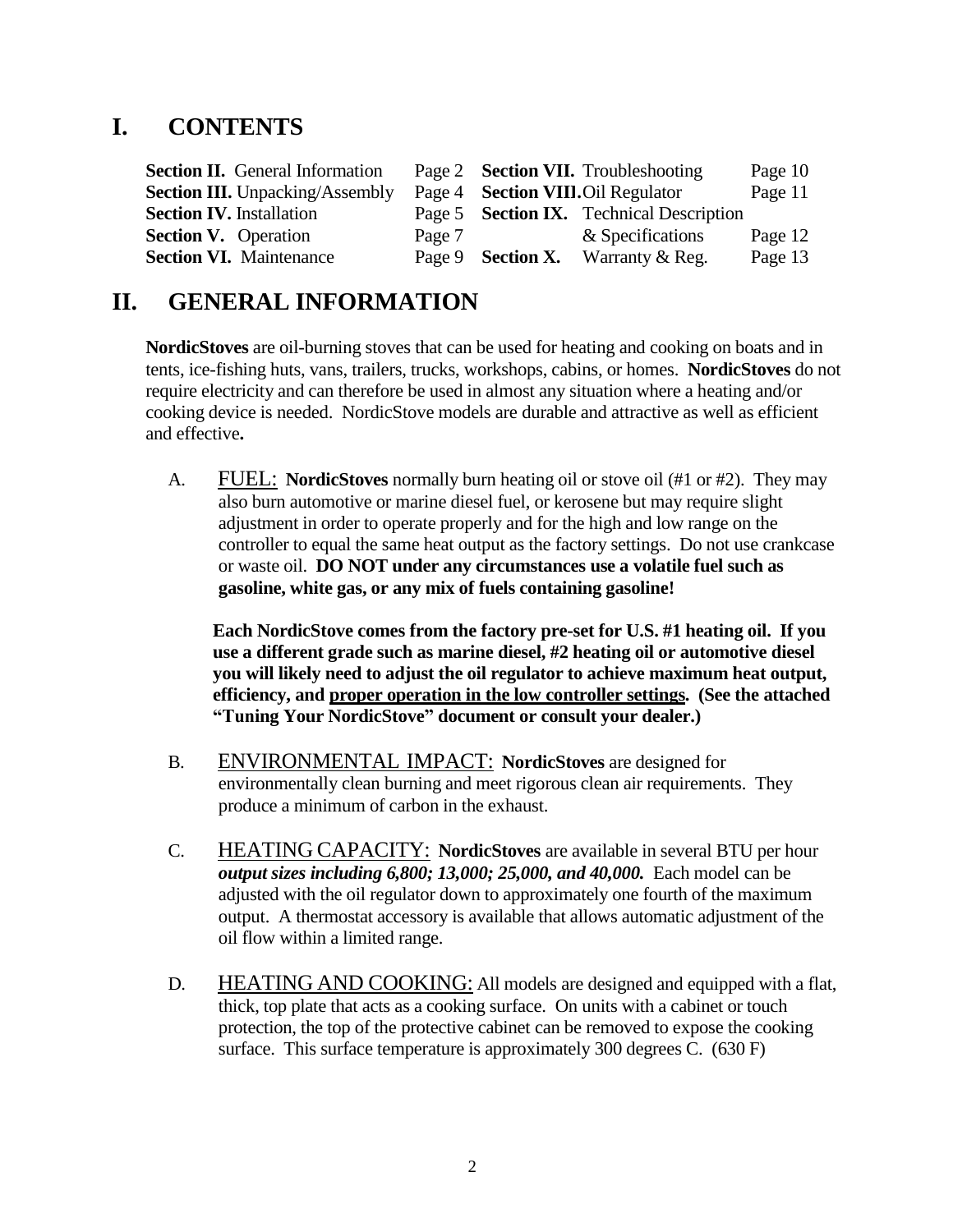- E. MAINTENANCE: After heavy continuous use over several months the burner will require cleaning. This can usually be accomplished by adding a small amount of carbon removing fuel additive to the burner while it is burning. (Consult your dealer.) If the additive does not remove sufficient carbon and soot, remove the top plate, remove the burner rings, and brush the inside walls of the heater and burner. Then use a shop vacuum or brush to remove loose soot or carbon.
- F. VENTING: **NordicStoves** can be used in a variety of structures to meet various heating and cooking needs. However, a venting system is required to remove exhaust gases and combustion by-products from the structure. Various venting types and configurations are possible.
	- 1. CAMP TENTS: Some tents utilize the chimney as a support for the canvas roof and walls. Some tents have an opening in the canvas roof that supports the venting. In other situations, it is best to use a horizontal vent pipe through the wall of the tent. This horizontal pipe must then connect to a vertical chimney or a flexible chimney that enables the vent system to develop the necessary draft. *Consult the tent supplier to determine the safest and most effective vent system for your tent.*
	- 2. CABINS, SHEDS, HOMES, ETC.: **NordicStoves** may be vented up through the roof of the structure or vented out through the wall and then upward on the outside of the building. When going through combustible material you must observe local codes for clearances and/or requirements to use insulated vent pipe. **No combustible material must touch any un-insulated exhaust vent pipe!** When used in cold climates, all venting that is exposed to cold temperatures must consist of insulated or double-wall pipe in order to prevent excessive condensation and soot accumulation. See details in the INSTALLATION Section IV. Page 5 below.
	- 3. BOATS: Venting the **NordicStoves** for boat use is similar to other applications. The length of the vent system may be shorter but not to the degree that the stove burns poorly.
	- 4. BAROMETRIC DAMPERS: (Draft regulator) A barometric damper should not be necessary in most applications. A draft regulator may be necessary in order to maintain stable draft in certain locations or installations.
	- 5. CHIMNEY CLEANOUT: NordicStoves emit very little carbon and soot into the venting system. However, it may be prudent to design your vent system so that it can be brushed clean if necessary. In most cases -because the stove itself is very light weight and can easily be disconnected- it is not necessary to provide a separate cleanout. However, a clean-out "T" or cap may make the process more convenient. Consult your dealer.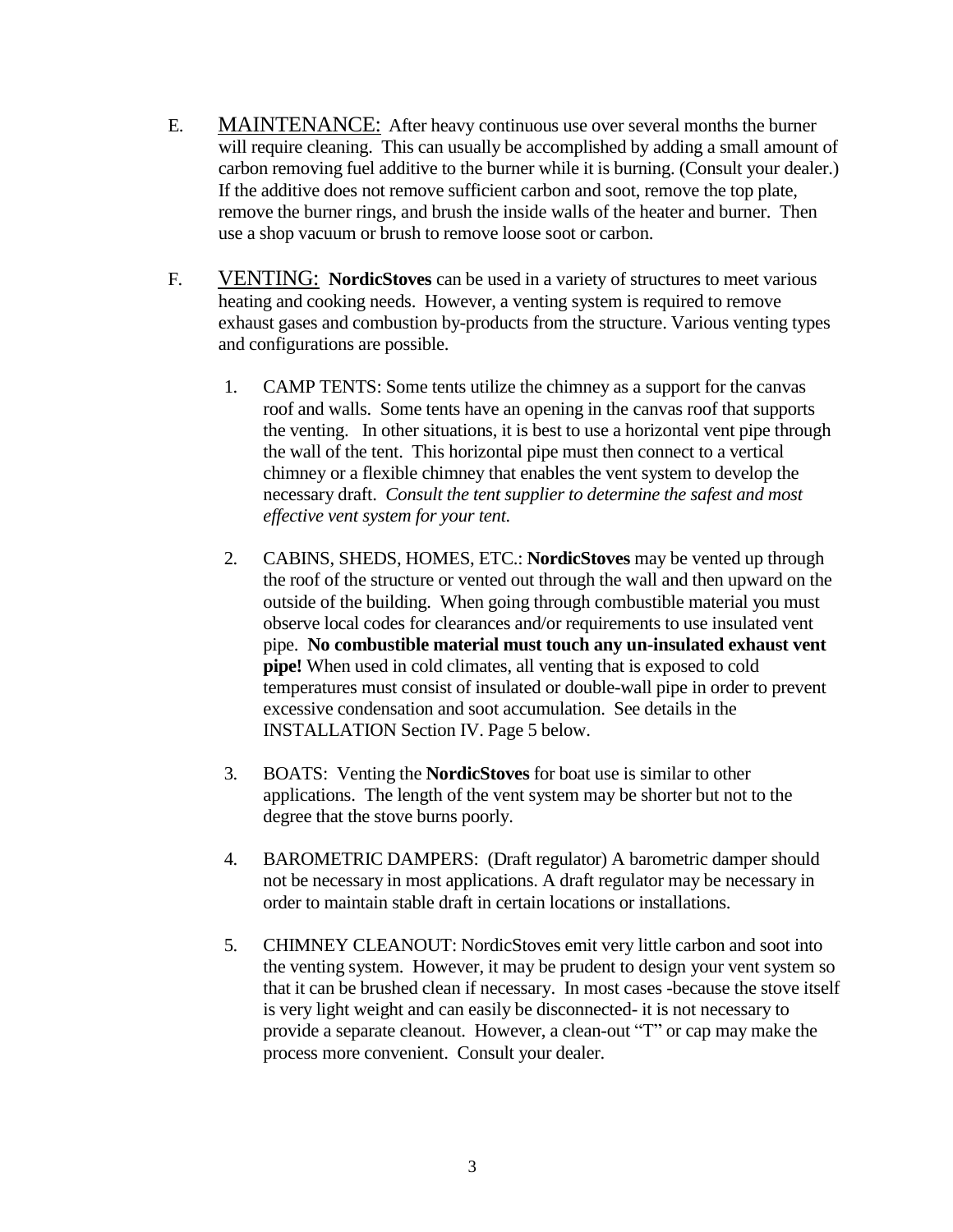6. COMBUSTION AIR: All fuel-burning devices require sufficient oxygen. If the structure or location is well sealed against air infiltration, it may be necessary to make some provision to allow combustion air to enter the room or structure near the **NordicStove**. The Basic*,* Deluxe*,* and Rustic models have a connection near the bottom of the stove for a pipe to provide direct flow of air to the **NordicStove**. This energy-saving feature can reduce your fuel consumption and eliminate drafts in the structure. See INSTALLATION Section IV. Page 5 for details.

# **III. UNPACKING AND ASSEMBLY**

### A. CONTENTS OF CARTON

The NordicStove carton contains the following:

- Installation and Operating Instructions with Warranty Registration form.
- Stove
- Thick steel or cast iron top plate
- Convection jacket cover. (Basic models w/o convector will not have this cover.)
- 2 burner rings (only one in the 68 models)
- Fuel connection union (1/4" MIP x 3/8" flare) and 3/8" flare nut. (May be on or fastened to the oil regulator)

#### B. UNPACKING

- 1. Remove upper packing materials and separate carton containing parts.
- 2. Lift stove out of carton.
- 3. Remove any packaging material and/or parts from inside the stove.
- 4. Check inside the flue, air intake connections, and the burner and remove any packaging material that may be situated in these areas.
- 5. Carefully remove, unwrap, and inspect all parts.
- C. ASSEMBLY



- 1. Rotate the three legs on the bottom of the stove to their proper positions.
- 2. Install the burner ring(s). Look for the UP or UPSIDE mark on each ring and if there are two rings, determine which is the UPPER or TOP ring and which is the BOTTM or LOWER ring. Stoves with two rings will have an upper and lower set of pins in the burner to support the rings. When the heater is ready to be installed and will not be moved extensively, position the lower ring on the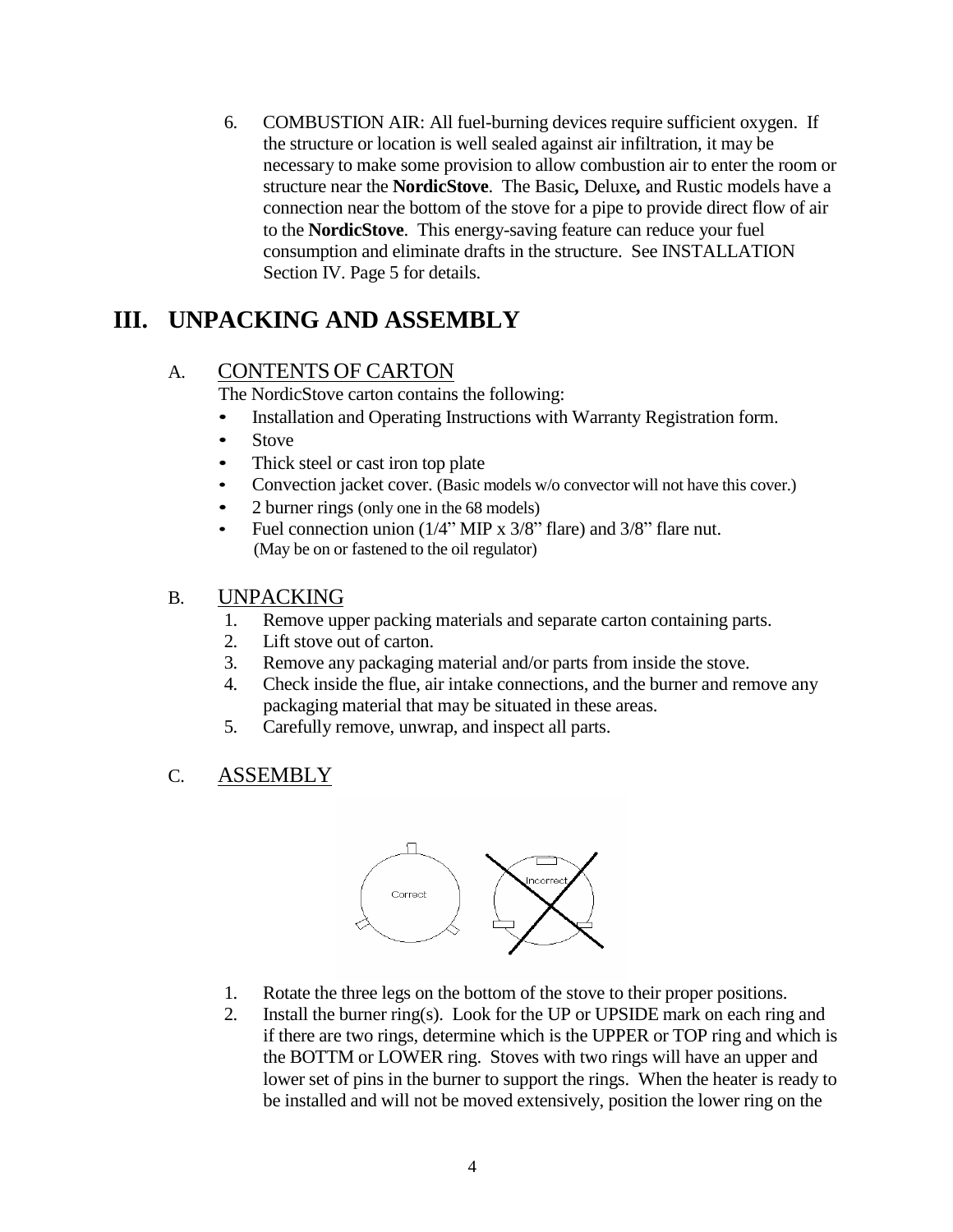support pins and then position the upper ring on the support pins. Note: the rings must be horizontal and resting firmly on the correct row of pins. There is no alignment necessary between the upper and lower rings.

- 3. Position top plate. Align the tab on the top plate with the orientation slot and set the top plate on the stove. The gasket on the plate should align with the top rim of the stove body.
- 4. Fuel connection fitting. The fitting may have been installed at the factory. If not, use an oil-compatible thread sealant on the ¼" MIP side of the union and screw it into the hole on the oil regulator. Make tight but do not over-tighten.

# **IV. INSTALLATION**

### A. LOCATION

- 1. The NordicStove may be placed on a flat level surface made of material that can resist heat. Hardwood, plywood, concrete, etc. are acceptable. The NordicStove should not be mounted directly on a carpeted floor. Use a solid platform of rigid heat resistant material between the carpet and the stove. A drip tray is recommended under the stove but is not required.
- 2. For maximum heating effectiveness place the stove in a large open space.
- 3. Due to High Surface Temperatures, Keep Children, Clothing, and Furniture Away. Take this into consideration when choosing a location for your stove.
- 4. Clearances to combustible materials as listed in the Specifications table should be strictly observed. These clearance requirements can be reduced if NON-COMBUSTIBLE material is installed between the stove and combustible surfaces. Consult your dealer or NFPA #31 or CSA #B139-1962.

### B. LEVELING

- 1. **NordicStoves** should be level. Generally this can be done by sight. For more precision use a level placed across the top of the stove.
- 2. You will notice that if the stove is not level, it may not burn evenly, especially in the low position. If necessary, tune the level position while operating.

### C. SECURING TO FLOOR

- 1. UL and CSA safety standards require that the stove be securely anchored to the floor. After the stove has been connected to the flue and is level, use screws or lag bolts to anchor the stove to the floor. On a wood surface use screws or bolts that are long enough to penetrate at least 3/4" into the wood.
- 2. If anchoring to concrete, swivel the leg to one side and use a concrete drill bit to make a concrete anchor hole. Install the anchor. Re-position the leg and use an appropriate length lag bolt to anchor the leg in the correct position.

### D. FLUE SYSTEM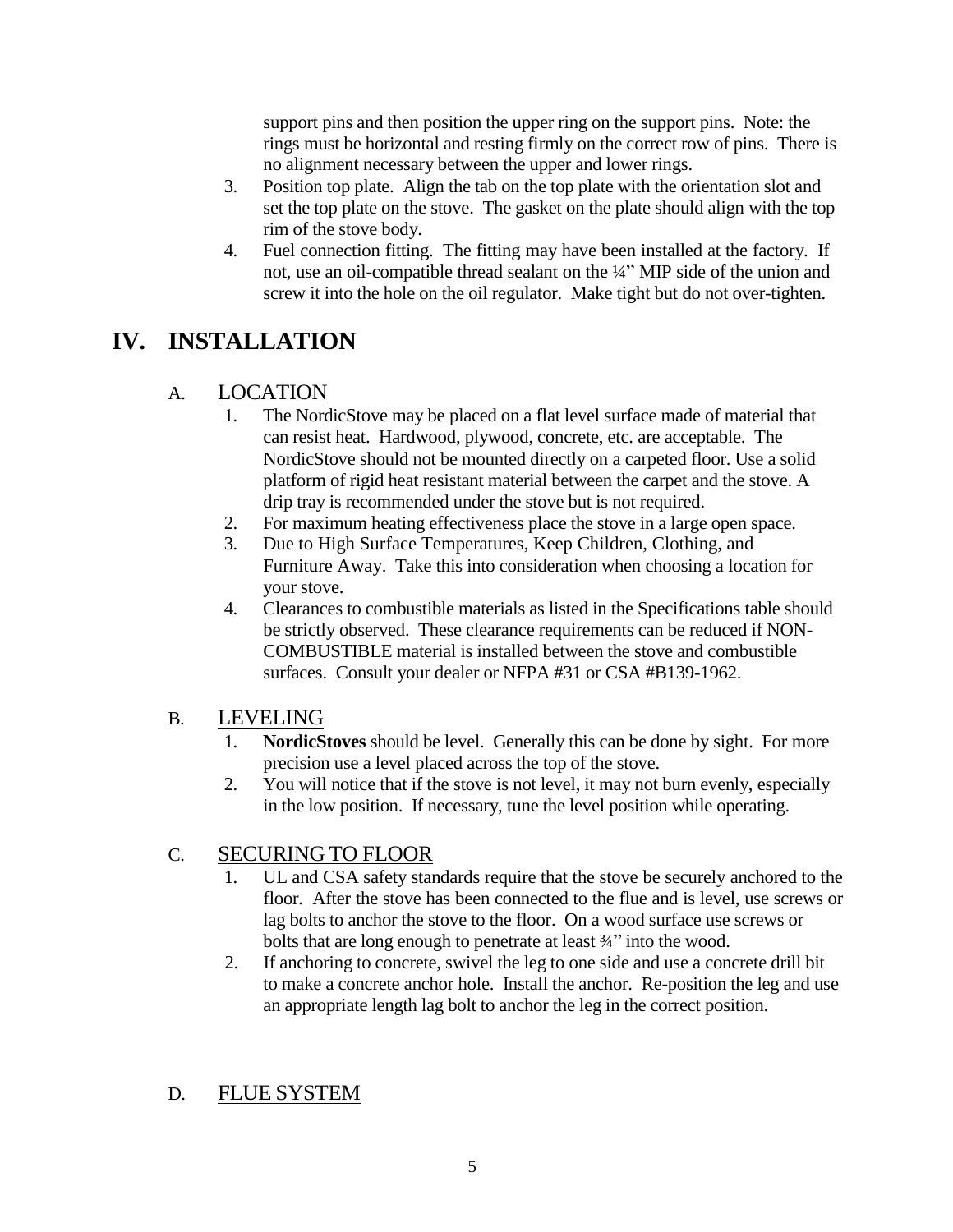- 1. Combustion by-products from **NordicStoves** must be vented outside of the space to be heated and occupied. Use venting materials that are the same diameter as the exhaust (upper) outlet flange on the heater.
- 2. In order to meet requirements of U.S. and Canadian test standards for residential use, you must observe clearance and material specifications for both the stove and the chimney system. For the connection between the stove and any penetration through a combustible material, 24 gauge Black or 26 gauge Blue stove pipe or All-Fuel "L" vent capable of continuous use at  $1000^{\circ}$  F may be used. For penetrations through combustible material clearance requirements of the specific chimney must be observed. The manufacturer recommends using an insulated "All-Fuel factory built Class A chimney" system when the chimney is near combustible material and/or exposed to cold temperatures. Please consult the National Fire Prevention Association Oil Stove Installation bulletin # 31.1-6 or CSA Standard B139-1962 for details.
- 3. UL and CSA standards require that ALL OIL BURNING APPLIANCES SHALL BE CONNECTED TO FLUES HAVING SUFFICIENT DRAFT AT ALL TIMES TO ASSURE SAFE AND PROPER OPERATION OF THE BURNER. The length, diameter, and construction of the exhaust system are all important to meet these safety standards. As heated air rises in the chimney it draws or "sucks" through the burner to provide air for combustion. Thus, a chimney or flue system of proper length and draft is critical. The manufacturer recommends a minimum of nine feet of flue for most applications and recommends insulated flue pipe (Class A Chimney) wherever the pipe is exposed to cold temperatures.
- 4. Recommended draft specifications: Minimum: .019 inches of water column. Normal range .034 to .078 inches of water column. A draft gauge may be necessary to test the draft if it seems insufficient or excessive. Consult your dealer for more information.
- 5. The termination of the chimney should be two feet above any surface that is within 10 feet of the top of the chimney.

### E. COMBUSTION AIR

- 1. Adequate air supply is necessary to maintain the proper draft and to provide sufficient oxygen for combustion. For most efficient and effective heating, attach a non-combustible duct pipe to the lower connection on the NordicStove. (Such as: aluminum dryer vent pipe.) The termination should be located out of doors or in an area that has plenty of airflow but is outside the heated space. (Garage, crawl space, porch, etc.)
- 2. Ensure that this pipe will not become obstructed. (Snow, debris, etc.)
- 3. Use a large mesh screen to prevent objects or small animals from getting into the stove through this pipe.
- 4. The intake air pipe should be the same size as the exhaust pipe though it may be possible to use a reducer and slightly smaller pipe. Be sure the flame and draft are acceptable at all burning positions if a smaller pipe is used.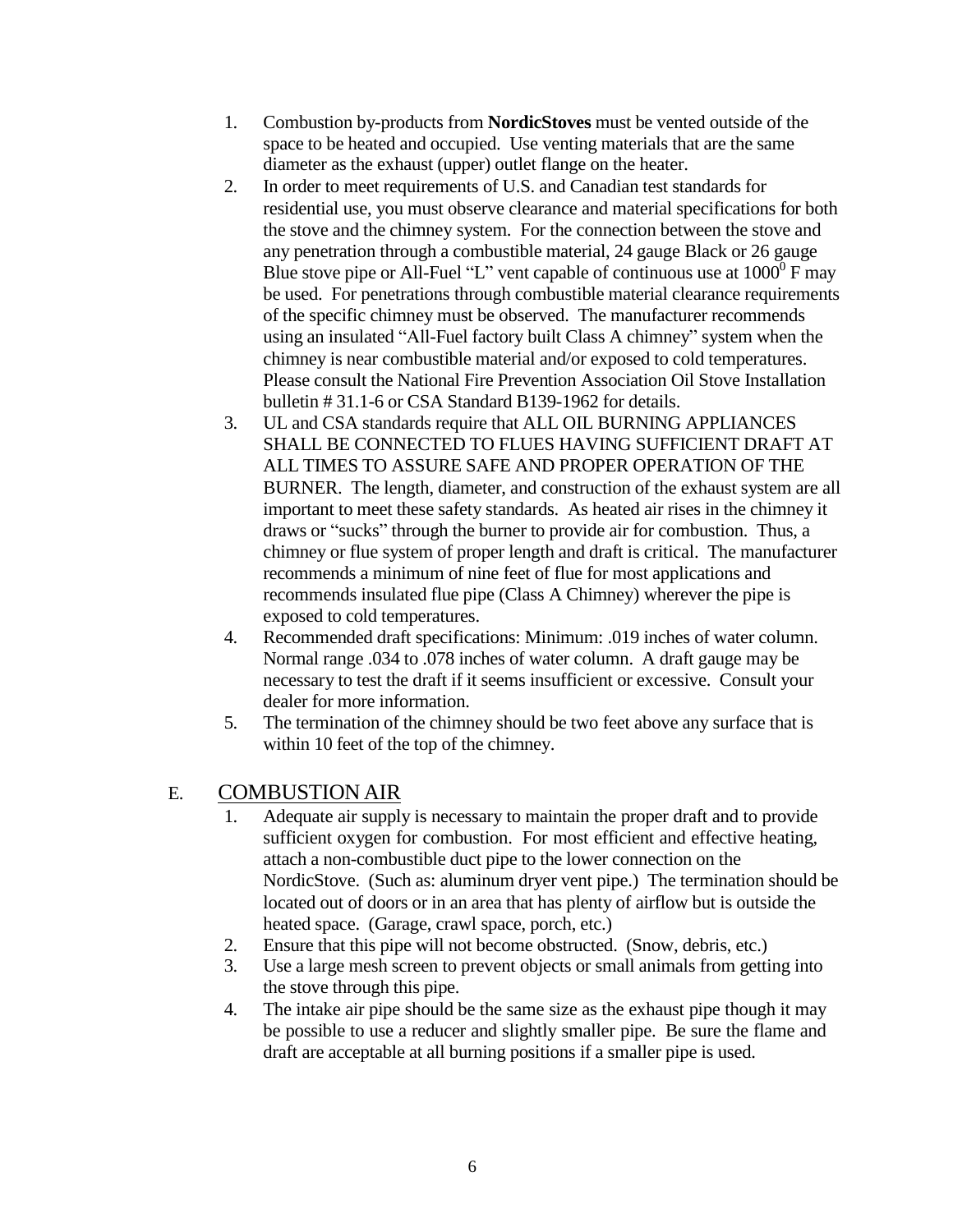- 5. This pipe may be oriented in any direction from the stove. Sideways, to the rear, upwards, or down. Check the flame to be sure the unit is getting enough combustion air.
- 6. In very cold climates, it may be wise to wrap this pipe with insulation to avoid condensation.

### F. FUEL SUPPLY

- 1. Fuel Tanks. A portable heavy-duty plastic fuel tank and a rubber fuel line are available for temporary applications such as tents, vans, cabins, boats, etc. For more permanent installations a 5/16" or 3/8" OD copper fuel line and a steel or polyethylene tank should be used. The bottom of this tank should be approximately 16 inches above the base of the heater to ensure consistent flow of oil. A good quality fuel filter is highly recommended to prevent foreign matter from entering the fuel regulator.
- 2. The **NordicStove** TOBY fuel regulator has an over-heat shut off device that stops the flow of fuel in the event the regulator gets hot. However, some local codes may require an externally mounted fusible link valve on the fuel line.
- 3. The top of the tank should be no more than eight feet above the heater. Consult your dealer if you must use a tank that is higher.
- 4. When using the portable tank system, keep the fuel out of the structure and be sure that the quick-connect couplers are properly locked in position before allowing fuel to flow. The tank should always be at lest four feet away from the heater to prevent heating of the fuel. You may also use a siphon hose to connect between the tank and stove. To connect the quick-couplings slide the outer sleeve back when attaching to the nipples and make sure the sleeve is completely forward and locked before allowing fuel to flow.
- 5. Always check for leaks after installing any fuel line system!

# **V. OPERATION**

#### **CAUTION: DO NOT OPERATE THE NORDICSTOVE IN THE PRESENCE OF COMBUSTIBLE FUMES FROM VOLATILE MATERIALS SUCH AS PAINT, CHEMICALS, GASOLINE, ETC.!**

#### A. STARTING PROCEDURE (Follow these steps whenever the stove is ignited.)

- 1. Be sure all fuel connections are tight and without leaks.
- 2. Lift the lever on the side of the fuel regulator opposite the fuel line until the lever is at the top position. This lever sets the regulator flow to the open position and allows fuel to enter the regulator. It also engages the overflow safety lever. (See detail of oil regulator.)
- 3. Turn the regulator control knob counterclockwise from the "O" (closed) position to a position between the third mark to the left of the "O" and the sixth mark to allow fuel to begin flowing.
- 4. Open the top of the stove and look at the bottom of the burner. Use a flashlight in order to see clearly.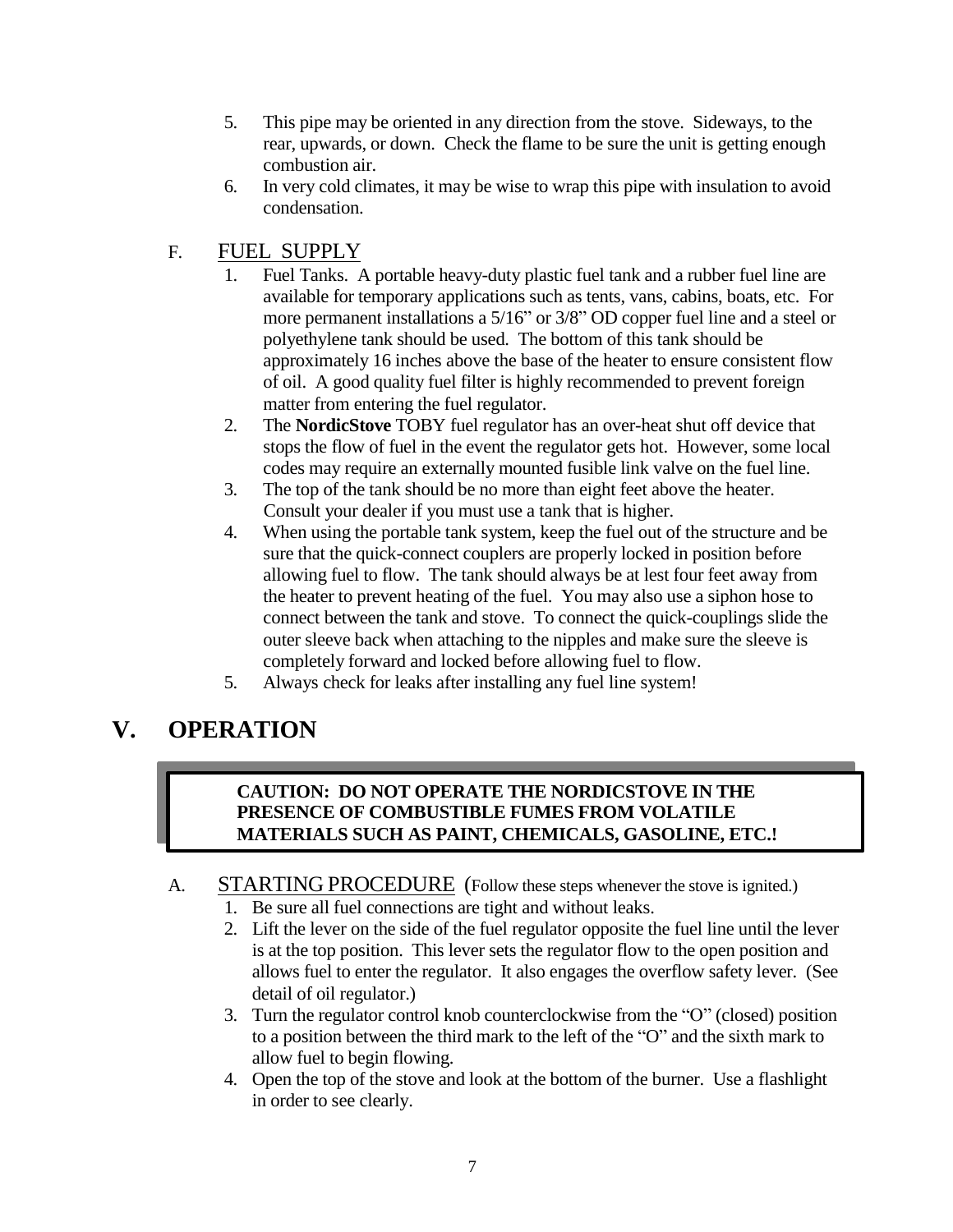- 5. When you see liquid on the bottom of the burner, turn the control knob clockwise back to the off position ("O").
- 6. Fold a one-inch by two-inch piece of special lighting paper (or similar material) in the middle, ignite it, and place it on the bottom of the burner.
- 7. When the lighting paper is burning well turn the regulator knob to a position between the first mark and the third mark. This is the "Start" position. The "best" position will depend upon your fuel. If your unit burns with very yellow flames and produces dirty smoke, you may have allowed too much fuel into the burner and/or you have insufficient draft or combustion air.
- 8. Close the top of the stove.
- 9. After the stove has burned a few minutes and the draft has been well established, open the regulator to the desired heating position.

### *NOTE: DO NOT ATTEMPT TO START THE BURNER WHEN EXCESS OIL HAS ACCUMULATED, OR WHEN THE BURNER IS HOT. Fuel will vaporize rapidly on the hot burner bottom and vapors could be explosive. Wait until the stove has cooled for 20 to 30 minutes before beginning the lighting procedure again*

B. COLD CHIMNEY STARTING: If the flue (chimney) is cold and does not establish a negative draft with the procedure in A. above, it may be necessary to add and ignite a small amount of more volatile fuel such as lighter fluid (not gasoline) or a larger piece of lighting paper before opening the fuel regulator knob to the starting position. After a small amount of fuel has entered the burner, turn the fuel knob to "O." Then add the lighter fluid. When it has burned and heated up the chimney so that a draft is established, open the fuel control knob to the proper position.

### C. STOPPING PROCEDURE

- 1. To stop the heating/cooking process, merely turn the regulator control knob to the "Off" position (O). The stove will continue to burn for a minute or two. If the flame does not stop, be sure the regulator is off and check your venting and fuel system are correct before using the stove again. It may be flooding slightly if the flame does not die out within two minutes. Always keep the valve shut off when the burner is not operating.
- 2. If you are using the temporary fueling system with quick-couplers, turn the fuel tank to the upright position and then remove the coupler at the stove oil regulator. Fuel should not drain from the fuel line. The entire fuel line should be raised above the tank to allow the fuel to drain back into the tank before the line is disconnected from the tank. Be prepared for a small amount of fuel to drip out of the regulator. If the stove is to be moved, drain the regulator after the venting system has been disconnected and before the stove is moved

### D. OPTIONAL THERMOSTAT OPERATION

1. An optional accessory thermostat can be attached to the oil regulator. The thermostat device consists of a bulb filled with fluid, a coiled connecting tube,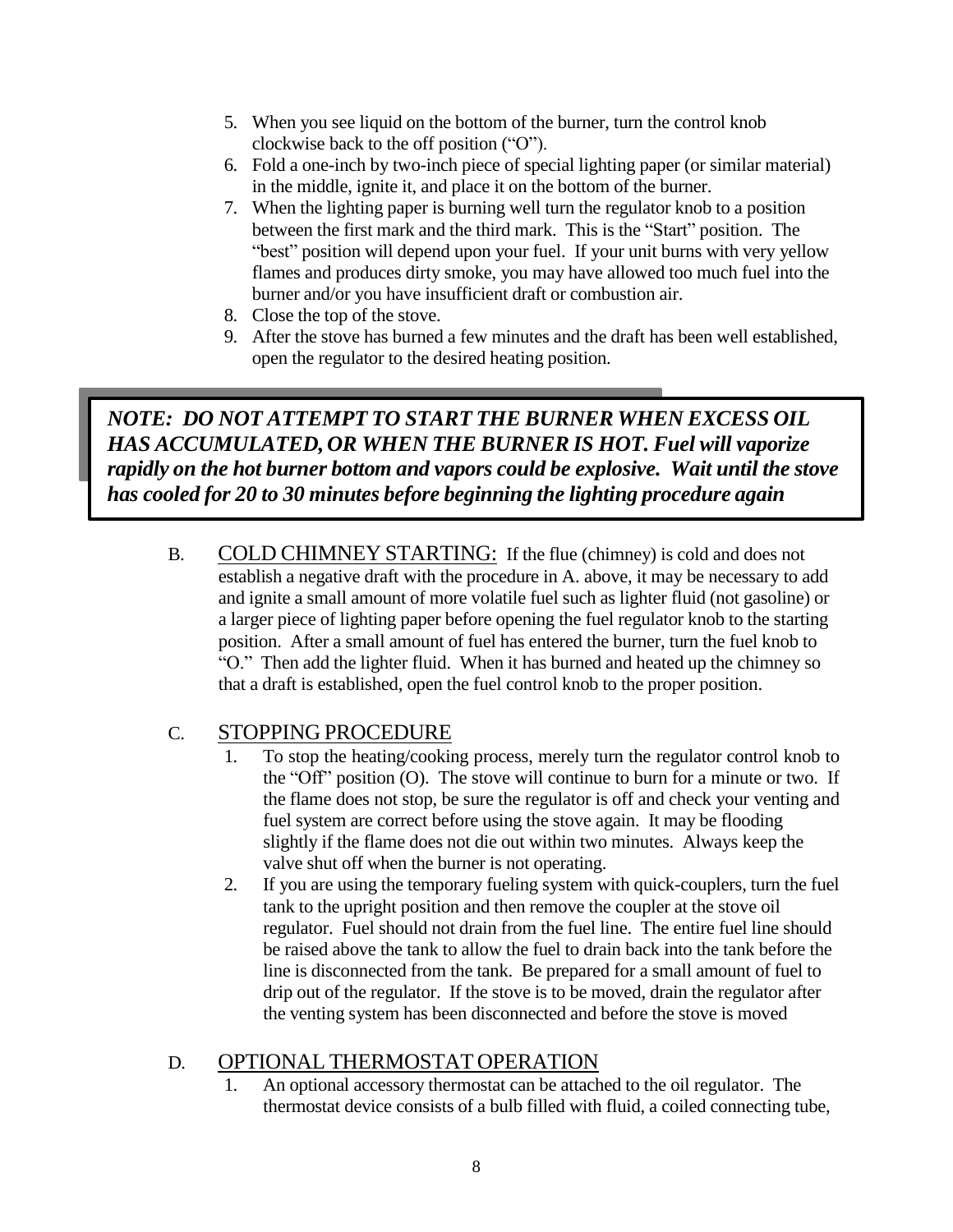an adjustment knob, and a control pin lever. As the fluid expands and contracts a lever moves an adjusting pin that protrudes from the top of the regulator. The tube may be gently uncoiled to allow the bulb to be mounted on the wall near the stove.

2. To adjust the thermostat, first light the stove and allow it to burn at the high setting until the room is at the desired temperature. Adjust the oil control knob to a position that will maintain this comfort level. Turn the thermostat adjustment knob until the flame can be reduced slightly. Then, position the thermostat to maintain the flame level that you desire. If the room temperature increases, the oil flow will be reduced. If the room temperature decreases, the oil flow will be increased accordingly.

# **VI. MAINTENANCE**

- A. PERIODIC: **NordicStoves** require very little maintenance. However, occasionally the following items should be inspected as indicated.
	- 1. Inspect fuel line connections, tank, and filter for leakage.
	- 2. Inspect fuel line on stove between oil regulator and fuel feed tube for leakage and/or loose connections.
	- 3. Check the de-coking rod retaining nut for leakage and loose nut.
	- 4. Rotate and slide the de-coking rod back and forth to clean the fuel nozzle tube.
	- 5. Inspect the combustion air intake opening for obstructions.
	- 6. Check to be sure that the combustion air intake pipe is securely connected.
	- 7. Check connections to flue system for loose connections or signs of leakage. (Soot stains.)
	- 8. Visual check of chimney termination for damage, obstructions, or indications that the stove is burning improperly. (Soot and carbon.)
	- 9. Visual check for any signs of overheating or leakage.
	- 10. Observe the flame through top plate hole or front window and verify satisfactory flame color and height.
- B. ANNUAL: In addition to the items listed above, the manufacturer recommends the following on an annual basis or more often.
	- 1. Flue inspection. Disconnect stove from the flue system and inspect the flue/chimney for heavy soot. Clean the entire flue if necessary.
	- 2. Soot carbon. Remove all internal components from the burner and loosen soot and carbon. Remove the material with a brush or vacuum cleaner.
	- 3. Inspect burner rings and other internal parts and replace as necessary if warped or cracked.
	- 4. Inspect the top cover and the gasket and replace with a properly sized wood stove gasket if necessary.
	- 5. Dust removal. Check the convector surfaces and wipe off or blow out dust.
	- 6. Oil control screen. Shut off the fuel line at the tank valve or valve nearer the stove. Provide a container to catch fuel that may drip out. Remove the screws holding retaining plate that is located on the opposite side of the controller as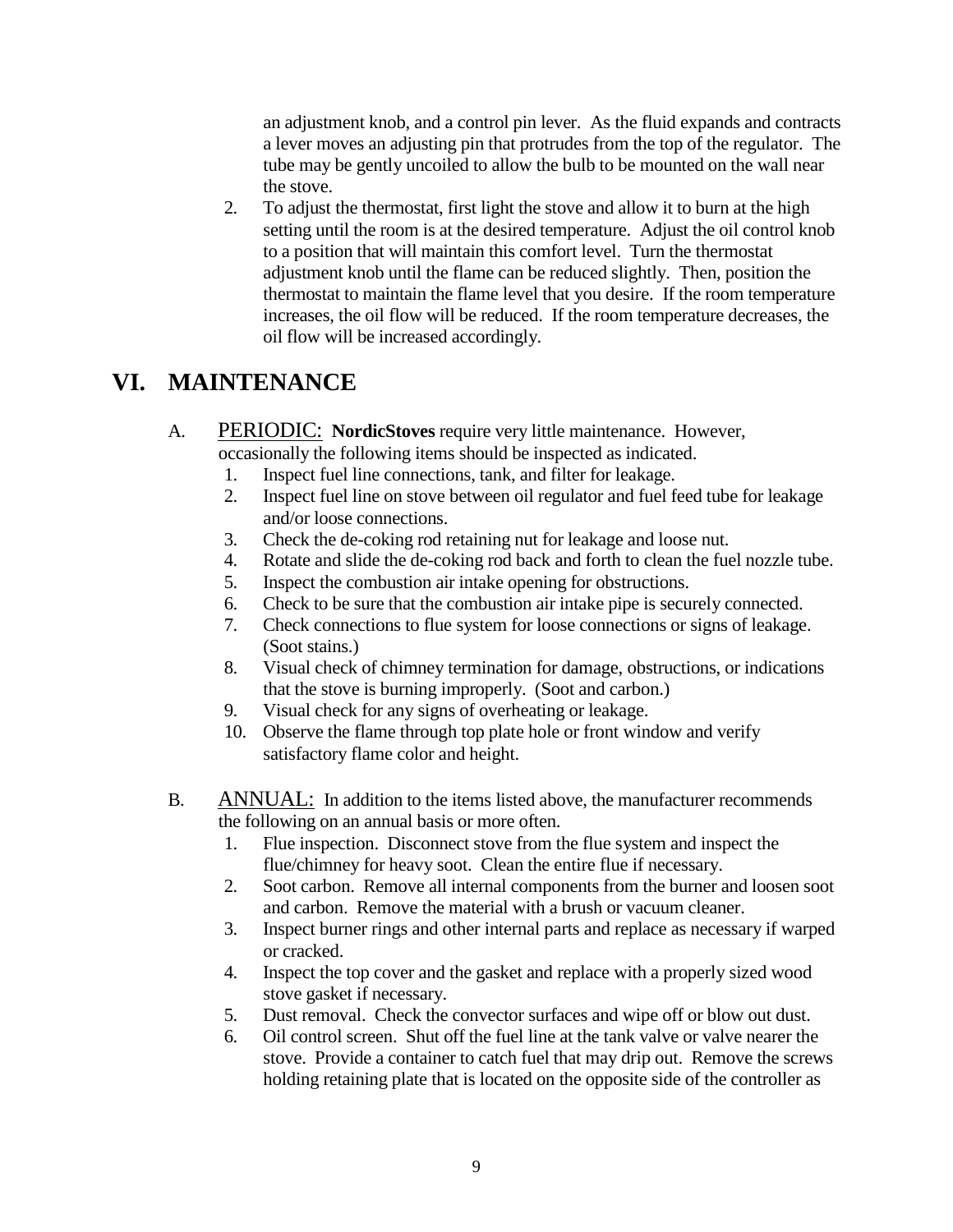the fuel line. Remove the retaining plate and gently pull out the screen. Rinse out debris. Replace the screen and be careful to insert it in the correct position.

- 7. Replace fuel filter element.
- 8. Thoroughly clean the fuel nozzle tube with the de-coking rod or remove the rod and clean the tube with a suitable tool.
- C. SUMMER SHUTDOWN: Prepare the unit for being taken out of service for an extended period of time by closing the shut-off valve on the fuel line and

draining the oil controller completely.

## **VII. TROUBLESHOOTING:**

#### A. CONDITION

- 1. Fuel oil smell.
- 2. Exhaust smell.
- 3. Smoky exhaust.
- 4. Stove glows red and appears too hot.
- 5. Weak flame on low setting.
- 6. Weak flame on high setting.
- 7. Stove goes out or flares on and off on low.
- 8. Flame goes out when windy outside.
- 9. Excessive noise.
- 10. Stove becomes flooded with oil.
- 11. Oil regulator activation lever must be reset often.

#### B. REMEDY

- 1. Check all fuel line connections to the stove. Check oil line and connections between regulator and nozzle tube. Check oil regulator for signs of overflow. Be sure fuel tank is not too high or too much pressure in fuel line.
- 2. Verify that you have sufficient draft in the chimney. Check for obstructions in the chimney. Be sure you do not have a back-draft condition. Attach the outside combustion air pipe.
- 3. May be caused by several factors: Excessive fuel in burner. Be sure you are using the correct fuel viscosity. Contact your dealer if the oil regulator needs to be adjusted. Also be sure your exhaust system is properly designed and creates sufficient draft. Be sure the combustion air intake pipe is not obstructed.
- 4. Most likely caused by excessive fuel. Reduce the fuel flow to the burner and verify that you are using the correct grade of fuel. Contact a dealer if necessary to adjust the oil regulator. See #3 above for more possibilities.
- 5. Oil feed tube may be obstructed. Use the de-coking rod to clean it. Oil regulator may be set too low. Increase the fuel flow slightly. Contact your dealer for instructions for adjusting the oil regulator.
- 6. Oil feed tube obstructed. Use the de-coking rod. Also verify proper fuel level and proper draft conditions.
- 7. See # 5 above.
- 8. Chimney system may require use of a barometric draft regulator. Install a draft regulator of the correct size and fuel type as indicated in the device instructions.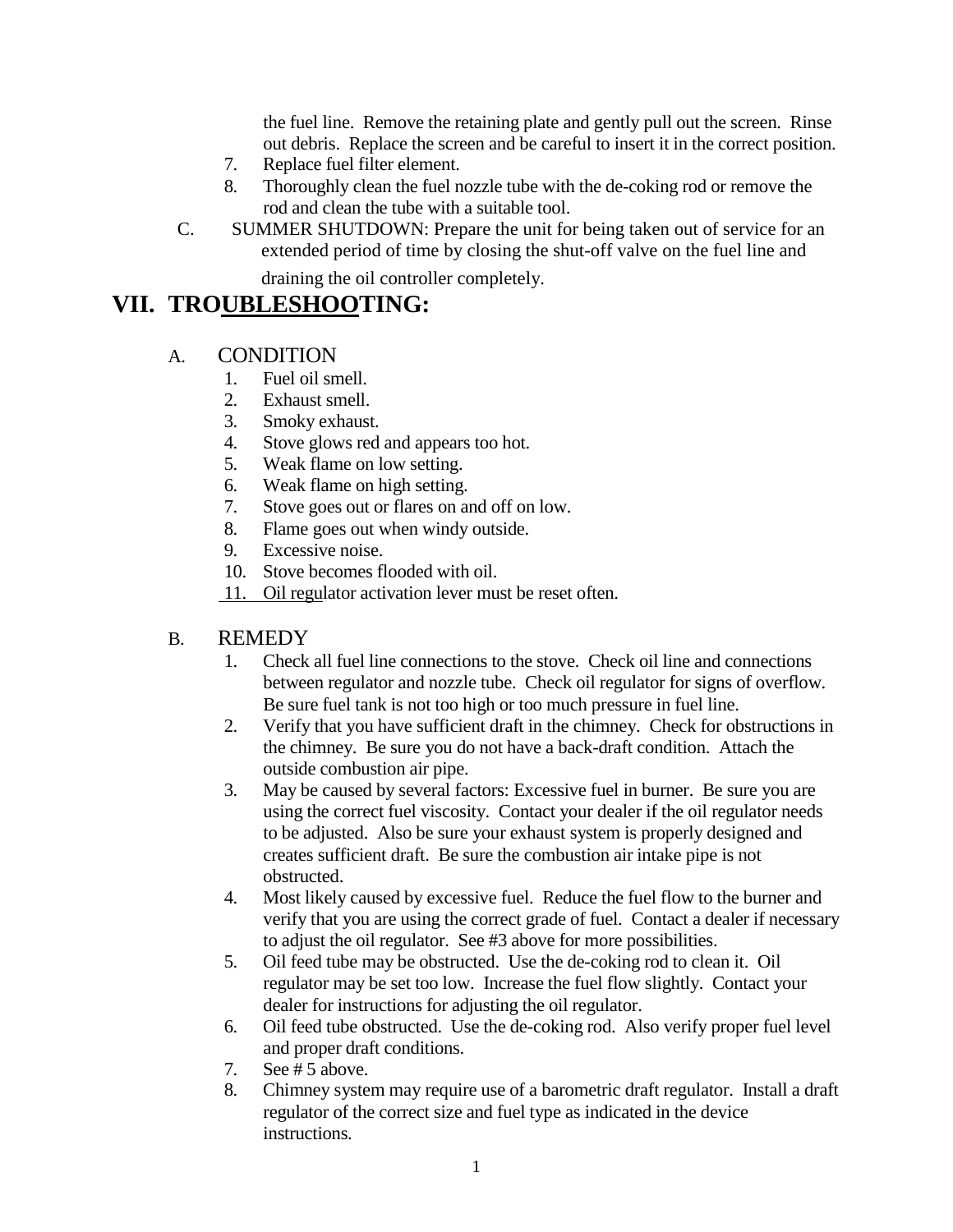- 9. Draft may be too high or there may be excessive fuel in the burner. See #3 and #8. Be sure the burner has very little fuel inside when the unit is lighted.
- 10. Verify that the oil regulator stops the fuel flow when in the Off position. After the unit has burned dry, wait several hours before re-lighting and check to be sure there is no fuel in the burner before beginning the lighting process. If the regulator is not stopping the fuel flow consult the information below about the TOBY regulator and contact your dealer for information details about servicing or replacing the regulator.
- 11. Tank may be too high thus causing excessive pressure in the fuel line. Lower the tank or install a pressure-reducing valve near the stove. Consult your dealer.

# **VIII. TOBY OIL REGULATOR MODEL DVR 5**

- A. PARTS:
	- 1. Control knob
	- 2. Activation pin
	- 3. Cover
	- 4. Flow lever (Lock handle)
	- 5. Drain screw
	- 6. Filter cap and screws
	- 7. Regulator fuel inlet connection

### B. GENERAL DESCRIPTION:

- 1. Heat output of the heater may be manually adjusted to the desired level. The Toby DVR 5 regulator is a very safe mechanical fuel regulator. Apart from the float and needle valve there are no moving parts during operation. A slotted dosage fuel tube ensures that the correct amount of fuel enters the burner. When the control knob is turned, the amount of the dosage slot that is exposed is changed to regulate the fuel flow. This ensures safe, reliable, and precise regulation of the fuel.
- 2. *U.S. and Canadian NordicStoves are equipped with regulators calibrated for light grade #1 heating oil. #2 oil can be used but heat output values may be slightly lower and the unit may not burn properly in the low range. See the attached "Tuning Your NordicStove or contact your dealer if you choose to adjust the regulator for a heavier grade of fuel.*
- C. SAFETY FEATURES: The following features ensure safe, continuous, unattended operation of the stove.
	- 1. Fuel filter screen to prevent foreign matter from entering the regulator.
	- 2. Automatic control of the fuel level in regulator. (Float valve.)
	- 3. Overheat protection. A built in fusible valve stops fuel flow if the regulator gets too hot.
	- 4. The regulator automatically and mechanically stops the fuel flow if the level of fuel in the burner exceeds the proper level.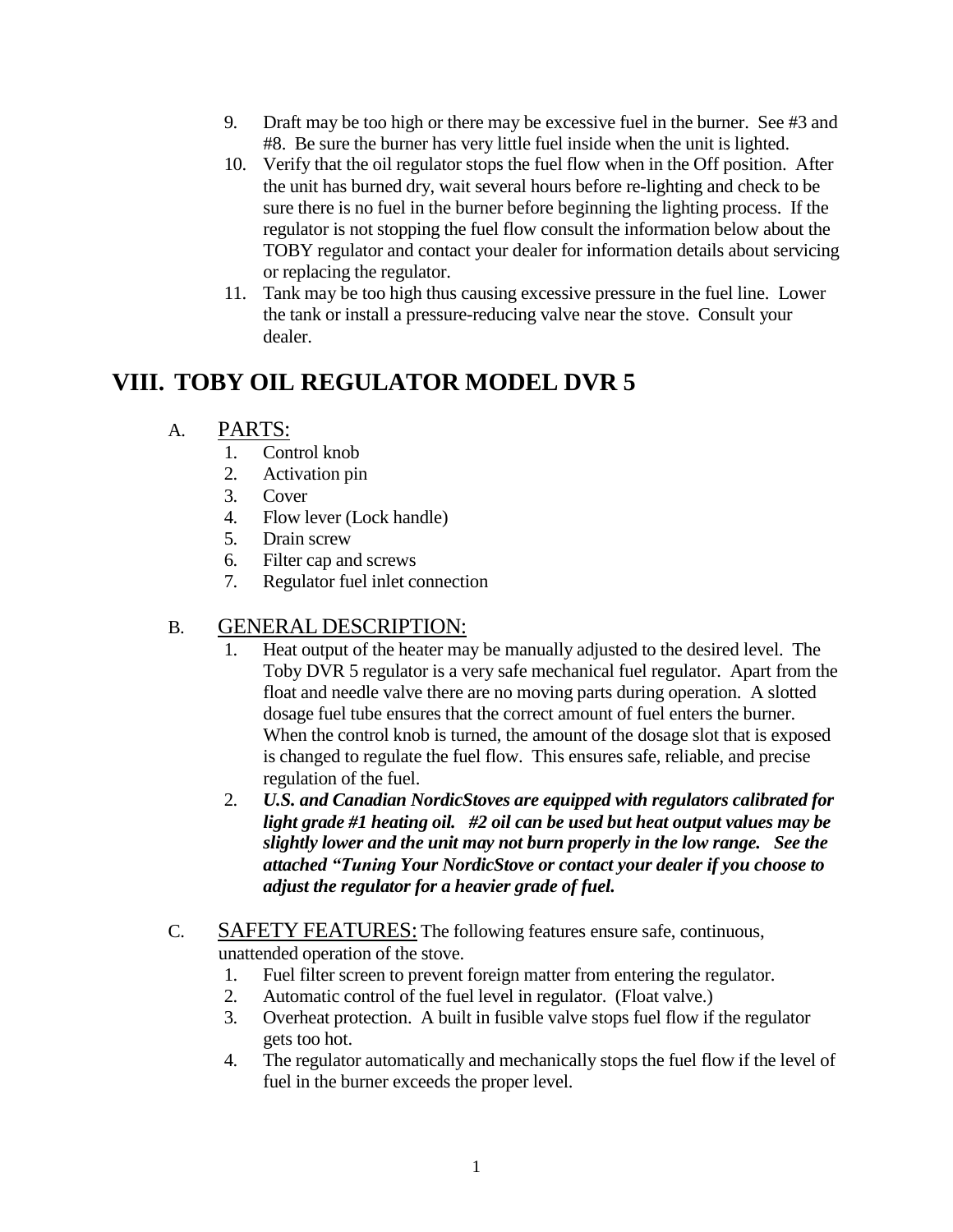- D. MAINTENANCE and REPAIR: The DVR is extremely reliable and trouble-free. Check the following if fuel does not flow properly.
	- 1. Be sure the fuel filter is clean and unobstructed. (Also be sure you have fuel flow from the tank.)
	- 2. Lift the flow lever (#4) to the top position and release it.
	- 3. Press the activation pin (#2) several times to be sure the inner valve is moving.
	- 4. Be sure the fuel feed pipe is unobstructed.

# **IX. TECHNICAL DESCRIPTION AND SPECIFICATIONS**

- A. OPERATING PRINCIPLE: NordicStoves are efficient vaporizing (drip-pot) burners. NordicStove burners have a catalytic element or rings that improve combustion efficiency. A float-type carburetor regulates fuel flow and prevents over fueling and over heating. Air intake is developed by the chimney draft. The proper mixture of air and evaporated fuel will be maintained as long as sufficient air is present.
- B. FUEL: Various grades of fuel oil can be used. In warm conditions number-two heating oil, automotive grade diesel fuel, or marine grade diesel fuel may be acceptable. However, some fuels contain additives that may leave residue in the burner and regulator. Use an appropriate grade of heating oil whenever possible. In colder conditions, number one heating oil or kerosene will give better performance.

|            | <b>Dimensions</b> | Chimney | Shipping  | Cl. Rear | Clearance            | Clearance | Max. Fuel  | Min. BTU    |
|------------|-------------------|---------|-----------|----------|----------------------|-----------|------------|-------------|
| Model      | Diam. x Hght.     | Size    | Weight    | To stove | To pipe              | To sides  | Input      | Output-High |
| Basic 68   | 7"x17"            | 3"      | 20 lbs.   | 16"      | Q''                  | 15"       | .079 GPH   | 6.800       |
| Deluxe 68  | 10"x20"           | 3"      | 22 lbs.   | 16"      | 9"                   | 15"       | .079 GPH   | 6.800       |
| Basic 130  | 8"x 22"           | 4"      | $25$ lbs. | 20"      | $12$ <sup>2222</sup> | 23"       | .148 GPH   | 13,000      |
| Deluxe 130 | 14"x 22"          | 4"      | $27$ lbs. | 17"      | 9"                   | 16"       | $.148$ GPH | 13,000      |
| Basic 250  | $10" \times 25"$  | 5"      | 30 lbs.   | 20"      | 12"                  | 23"       | $.26$ GPH  | 25,000      |
| Deluxe 250 | $14"$ x $28"$     | 5"      | $35$ lbs. | 17"      | Q''                  | 16"       | $.26$ GPH  | 25,000      |
| Rustic 250 | $14"$ x $28"$     | 5"      | 36 lbs.   | 17"      | 9"                   | 16"       | $.26$ GPH  | 25,000      |
| Basic 400  | $12"$ x $28"$     | 6"      | 66 lbs.   | 24"      | 13"                  | $26$ "    | .397 GPH   | 40,000      |
| Deluxe 400 | $16" \times 31"$  | 6"      | 66 lbs.   | 23"      | 12"                  | 24"       | .397 GPH   | 40,000      |
| Rustic 400 | $16" \times 31"$  | 6"      | 68 lbs.   | 23"      | 12"                  | 24"       | .397 GPH   | 40,000      |

#### C. SPECIFICATIONS:

NOTE: Basic models are available with or without a CONVECTOR jacket. Specifications above show the Basic without the convector. Specifications for the Basic models WITH the CONVECTOR are the same as the Deluxe models.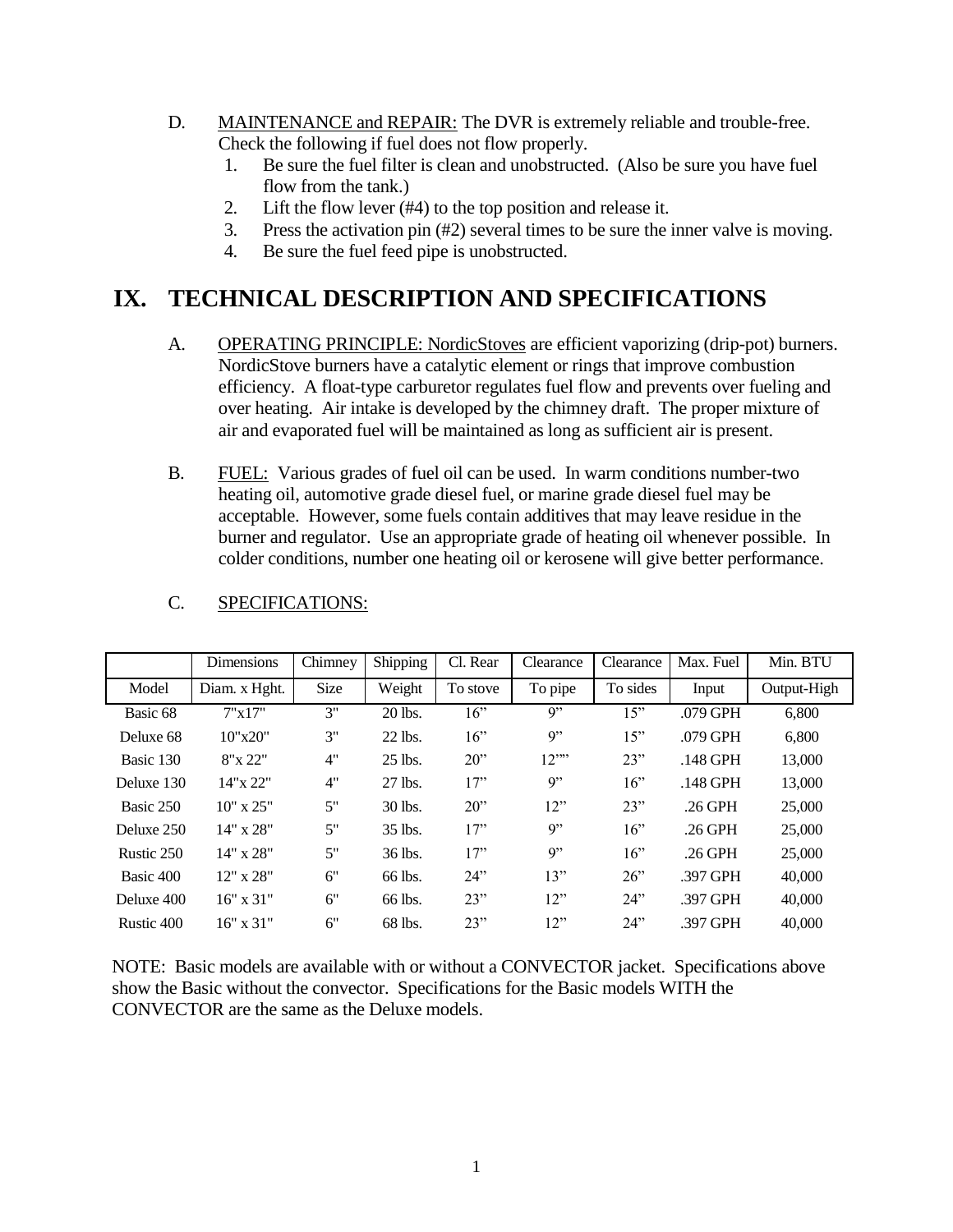

#### **Fuel Flow Adjustment Basics**

For more detailed instructions refer to "Details for tuning your NordicStove to your fuel oil and chimney system."(Owner's Manual)

#### **WARNING: Incorrect fuel flow adjustment can create a fire hazard! Use extreme caution! The manufacturer recommends hiring a qualified technician! Warranty coverage is void if the unit is over-fired!**

Though heating fuel oil is sold under various names such as #1 heating oil, #1 stove oil, #2 heating oil, #2 diesel, etc. there can be **significant differences in viscosity** even between specific deliveries of fuel that are sold having the same name.

**Viscosity significantly effects the amount of fuel flow** through drip pot oil controllers such as the TOBY DVR used on the NordicStove. Consequently, adjustment of the controller may be necessary in order to achieve a proper match between your specific fuel and the controller settings. (Note: Adjust high burn first and low burn last.)

#### **Before adjusting your oil controller make sure your chimney system is drafting properly and your fuel tank, filter, and fuel line are allowing fuel to flow to the NordicStove and that the stove is level and all burner rings are properly installed.**

#### **See back page of this document for a diagram of the Toby DVR controller.**

Situation #1: Stove appears to be burning with a weak flame at the HIGH setting. Note: **TWO adjusting screws** effect the fuel flow rate at the HIGH setting. One is the high adjusting screw and the other is the high limit screw. Both of these must be adjusted properly in order to have appropriate fuel flow.

- 1. **Light stove** and gradually increase fuel control knob to High setting. Operate at High setting for approximately 15-20 minutes (until the chimney is fully heated and drafting properly).
- 2. **Evaluate your flame**. On high burn, the flames should pulse not higher than the stove's chimney connection. If flame is to low on high burn, adjust high adjusting screw.
- 3. **Mark position** of HIGH adjusting screw and position of HIGH LIMIT screw.
- 4. Turn high limit screw counterclockwise one revolution.
- 5. Increase high burn by turning high adjusting screw counterclockwise (CCW)  $1/4<sup>th</sup>$  turn.
- 6. **WAIT five minutes.** Visually check to determine whether flame has increased. Turn High adjusting screw until flame is correct (clean exhaust, flame is pulsing as high as the to stove's chimney connection).
- 7. Remember, be patient and work slowly. Allow flame to stabilize. Adjustments do not take effect immediately!
- 8. **After flame has stabilized,** turn high limit screw clockwise until adjustment indicator tab starts to move downward then turn high limit screw CCW ½ turn.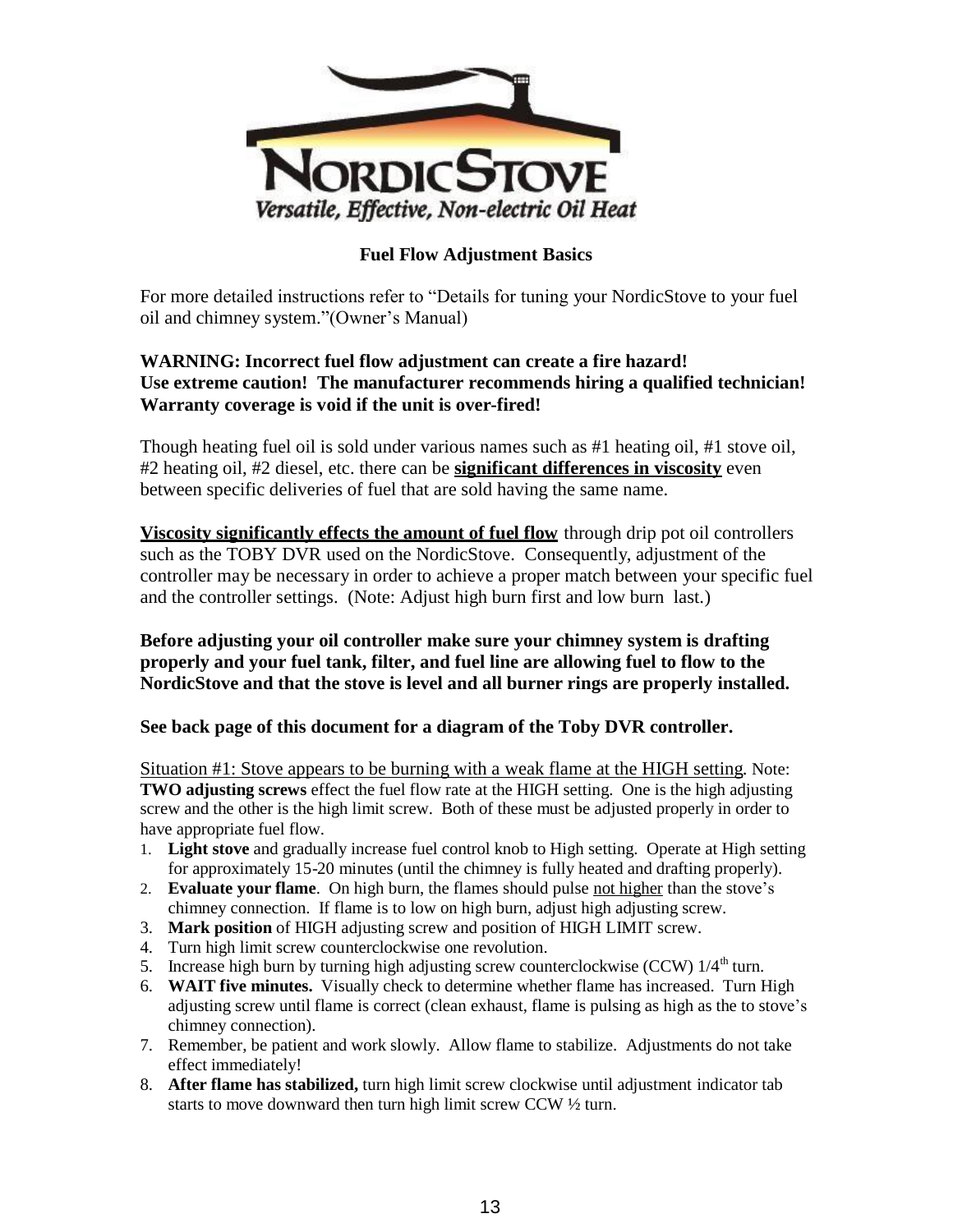9. **Adjust Low** setting using guidelines mentioned in Situation #2. Always check operation at Low after adjusting High settings!

Situation #2: Stove appears to be burning with a weak flame at the LOW setting.

- 1. **Light the stove**. Gradually increase Fuel Control Knob (FCB) to High. Operate at High for approximately 15-20 minutes (until the chimney is fully heated and drafting properly.)
- 2. **Evaluate your flame**. On high burn, the flames should pulse not higher than the stove's chimney connection. If flame is low or to high on high burn, see SITUATION #1.
- 3. Turn **FCN slowly** counterclockwise to lowest position. At low burn, the flame should fill the bottom burner ring. If it does not fill the bottom burner ring, is flaring up and down or going out and then "whoofing" back on again, adjust the low burn adjusting screw.
- 4. **Mark the starting position** of LOW adjusting screw.
- **5. Increase fuel flow** by turning Low adjusting screw counterclockwise 1/4 turn per 5 minutes until flame is stable and fills the bottom burner ring.
- **6.** In rare cases, the flame may perform as described in #3, second sentence, before reaching the lowest setting. Use this position to start making an adjustment to the low burn screw. Make adjustment and then reduce FCB until the lowest position is achieved.

#### **Top View Of Toby DVR Oil Controller**

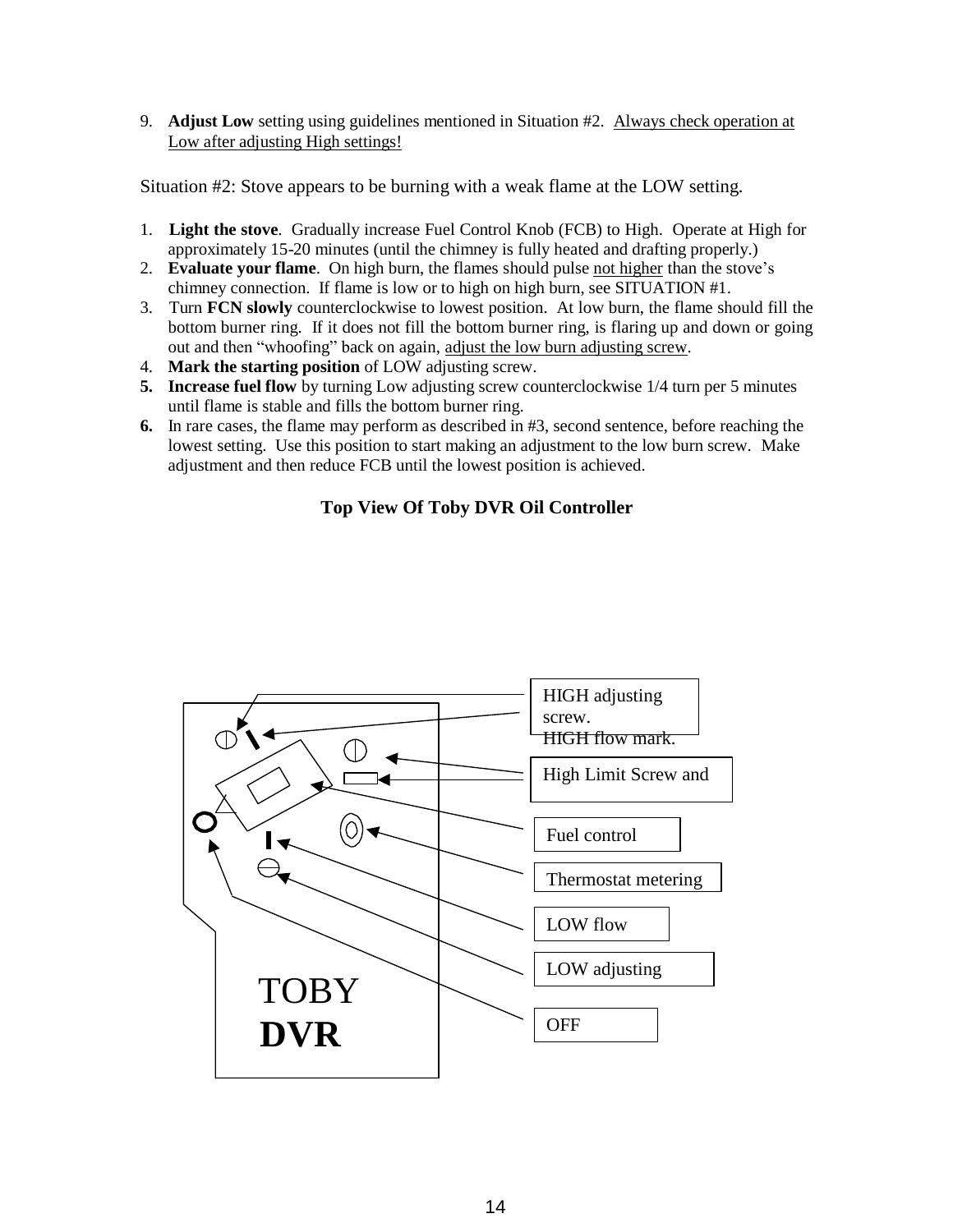# **WARRANTY**

The manufacturer (Glembring) through Rural Energy Enterprises, Inc. (REE) warrants NordicStove room heaters. REE will repair, replace or refund original purchase price at REE's sole option any part which fails in normal use and service within the applicable period(s) specified below, in accordance with the terms of this warranty. The REE replacement will be warranted for the unexpired portion of the original warranty. This warranty will be valid only for NordicStovesin possession of the original purchaser as recorded on the proof of purchase (Warranty Registration or Invoice).

### A. TWO YEAR WARRANTY:

- 1. REE will repair, replace or refund original purchase price –at its sole optionany part(s) which prove(s) defective in materials or workmanship within the first year of the original purchase. During the second year REE will repair, replace or refund 50% of original purchase price –at its sole option- any part(s) which prove(s) defective in materials or workmanship verified by REE.
- 2. REE assumes no liability for removal or installation labor costs, or freight or delivery charges.
- B. SERVICE LABOR COSTS: This warranty does not cover any labor costs associated with service, removal, or re-installation of part(s). All such costs must be paid by the Purchaser.
- C. EXCEPTIONS: This warranty will not apply**:**
	- 1. To defects or malfunctioning resulting from failure to properly install, operate, or maintain the unit in accordance with the printed instructions provided;
	- 2. To damage or abuse, accident, neglect, or freezing and other acts of nature;
	- 3. To damage resulting from incorrect adjustment of the fuel controller;
	- 4. To failures of the metal resulting from the operation of the heater in a corrosive atmosphere;
	- 5. To defects or damage caused by any attachment or modification.
- D. HOW TO MAKE A CLAIM: Any claim for warranty service should be made to your local dealer. In most cases, the dealer will be able to promptly honor your claim and subsequently notify REE. However, all replacements are made subject to validation by REE of in-warranty coverage. The damaged or defective item must be made available in exchange for the replacement.
- E. MISCELLANEOUS: No one is authorized to make any other warranties on behalf of REE. It is expressly understood that the replacement warranty of REE shall be in lieu of any and all other warranties, express or implied, including warranties of merchantability or fitness for a particular use or purpose, and further that REE shall not be liable for any loss or damage directly or indirectly arising from the use of the